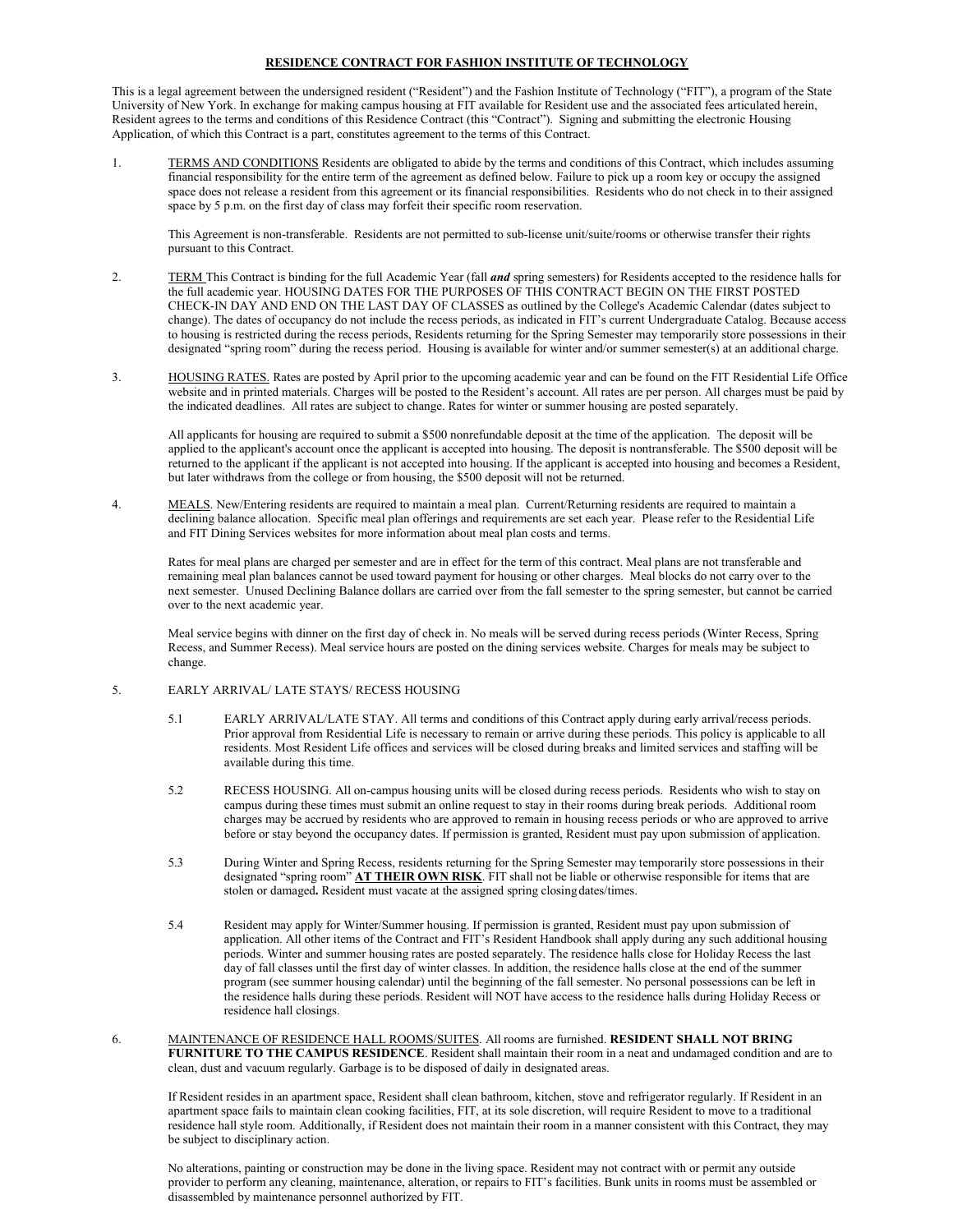#### 7. DEPARTURE.

- 7.1 Departure Date. Resident must vacate and surrender their room/apartment in move-in condition (broom swept, drawers wiped clean, floors mopped, etc.) and remove all belongings by 9:00 a.m. on the day following their last final exam or at the announced residence hall closing time, whichever is earlier. If you are a graduating resident, your room/apartment must be vacated no later than 4:00 p.m. on Commencement Day.
- 7.2 Check-Out Procedure. Resident must complete official checkout procedures with their Resident Assistant and/or the Residential Life office. Failure to comply may result in improper check out charges. Charges for damages to any public areas or furnishings in the campus residence may be assessed in FIT's sole discretion against the Resident at the end of each semester, and will be charged to the Resident's account. Winter and summer housing check-out procedures will be posted separately.
- 7.3 Withdrawal/Dismissal. A Resident who withdraws, is dismissed from FIT's residence halls, or changes from a degree granting to a non-degree program, must vacate their room and surrender their key and I.D. within 24 hours of withdrawal or as noted in the terms of their dismissal. The Resident will be billed for his/her room per the refund policy (see REFUNDS/CHARGES/TERMINATION OF CONTRACT). A Resident who fails to maintain credit/eligibility criteria are expected to vacate and return their key and I.D. immediately. **If Resident is dismissed from the residence halls, Resident may not return as a resident or as a visitor.** Winter and summer withdrawals/dismissal information will be posted separately.
- 7.4 Termination of Occupancy. FIT may terminate or suspend the occupancy of any Resident, with or without notice, whenever it reasonably determines that the behavior of said individual poses a threat to the health and safety of the FIT community. Within the Resident Handbook and Students Rights and Responsibilities, FIT outlines the Code of Student Conduct defining standards by which all members of the FIT community must abide.
- 7.5 Abandoned Property. FIT will discard any items remaining in rooms or apartments beyond the check-out dates. FIT will assume no responsibility for these possessions, and the costs associated with removal of these items will be charged to Resident. Residential Life will discard Resident belongings if circumstances necessitate a Resident to leave campus housing (e.g. health or public health emergency, etc.), and the student cannot remove their belongings by a stated deadline.

## 8. REFUNDS/ CHARGES/ TERMINATION OF CONTRACT.

- 8.1 The following refund policy applies even if the Resident does not move into the residence halls.. However, if the Resident's application for residence accommodation is not accepted, payment will be refunded in full.
- 8.2 A Resident who officially withdraws or has been dismissed from FIT for either academic or disciplinary reasons is not released from the obligations of this Contract and is held responsible for the room charges unless otherwise agreed.
- 8.3 Termination of Residence Contract. The Residence Contract is binding for the full academic year. Resident who withdraws will be responsible for a minimum charge of \$500.00\*, and should consult the refund schedule for financial penalties incurred as a result of terminating the Contract., There will be no refunds, however, for monies paid/owed to FIT for Winter/Summer housing.
- 8.4 Withdrawal from FIT. Resident must contact the Residential Life Office directly by submitting a withdrawal form to ensure that the withdrawal procedure has been completed.

Withdrawals prior to August 1st for the fall semester, or January 1st for the spring semester, are subject to a minimum charge of \$500.00\* (nonrefundable deposit) For withdrawal charges/refunds after August  $1<sup>st</sup>$  (fall)/January  $1<sup>st</sup>$  (spring) see refund schedule below:

- **\*REFUND SCHEDULE: from August 1ST (fall) or January 1ST (spring) until:**  $*1^{\text{st}}$  day of the 1<sup>st</sup> week of classes: Refund of 75% (charge 25%) of total room charges
	- \*1st day of the 2nd week of classes: Refund of 50% (charge of 50%) of total room charges
	- \*1st day of the 3rd week of classes: Refund of 25% (charge of 75%) of total room charges
	- \*1st day of the 4th week of classes: No refund

Students accepted after August 1st (fall) or January 1st (spring) are required to submit payment in full and are subject to the charges reflected above.

All refunds will be credited to Resident's account through the Bursar's office.

Room portion: Refunds reflected above are based on cost for total room charges.

Meal portion: Refunds for meal plans are processed according to the refund schedule above. Refunds will not be issued for meals or declining balance dollars that have already been used.

8.5 Early Release. If a Resident vacates a suite/room without the consent of Residential Life, prior to the end of the stated Term of this Contract for any reason, the Resident shall remain responsible for the costs of the entire stated Term of the Contract. Failure to occupy a space after signing this Contract does not relieve the Resident of the responsibility to fulfill the terms and financial obligations of the license.

With the consent of Residential Life, this Contract may be terminated at the end of the fall semester due to graduation, study abroad, academic dismissal, transfer of schools, withdrawal or military service. Requests for early release from the Contract for reasons other than those mentioned above are granted only under rare and extenuating/unforeseen circumstances through the withdrawal process available on the Residential Life website.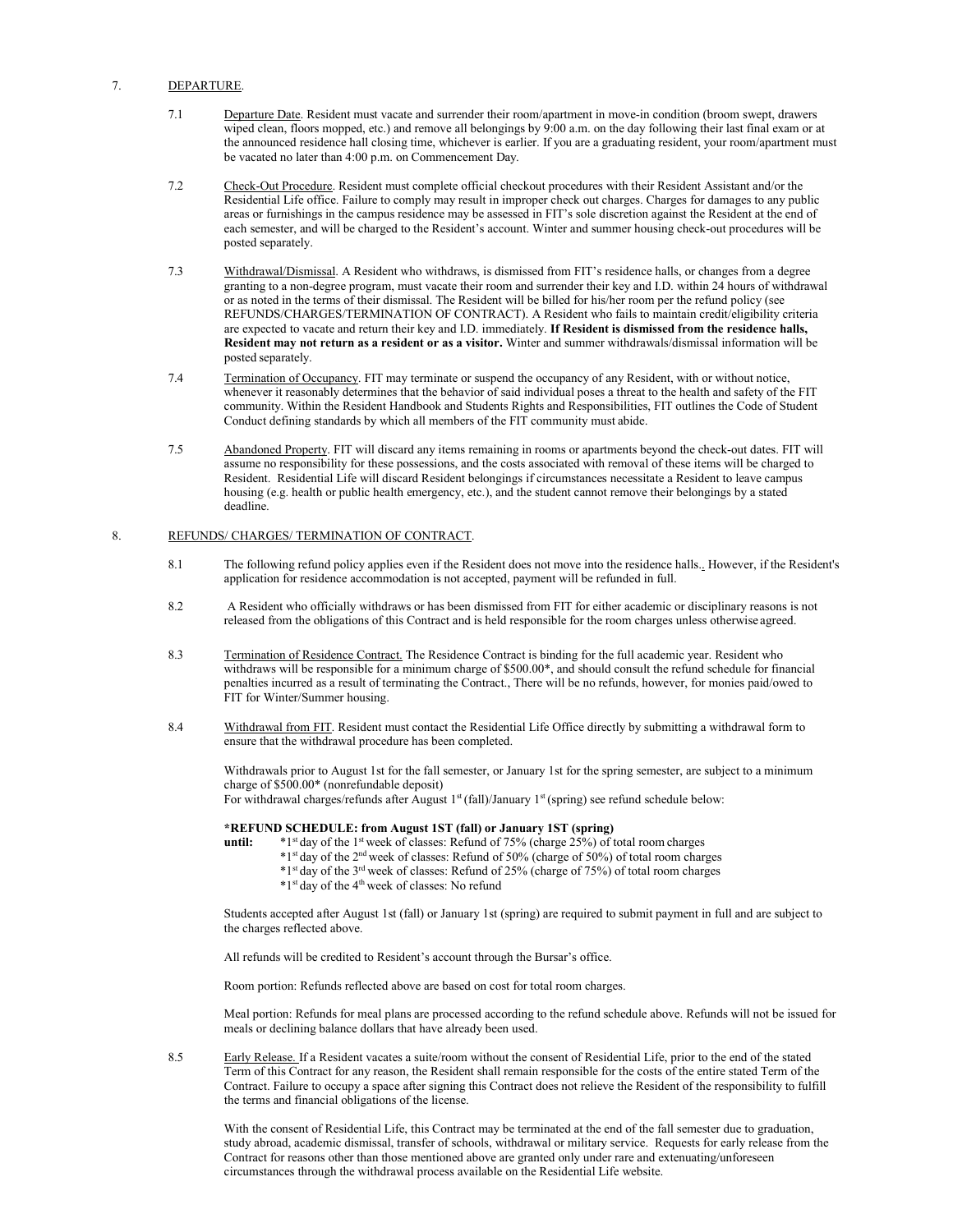#### 9. DAMAGES.

- 9.1 Resident is responsible for losses or damage to any property in or part of the residence halls that may result from the Resident's negligence or wrongful act, and will have costs of damage and/or losses charged to their account.
- 9.2 Any Resident found removing residence hall property from room lounges, suites, or involved in defacing or vandalizing residence hall property could be subject to immediate dismissal from the Residence Halls and further disciplinary action.
- 9.3 Subject to Section 7.5, where two or more Residents occupy the same room or apartment, and it cannot be ascertained which resident is responsible for the damage or condition, an assessment will be made against both or all equally.
- 9.4 Subject to Section 7.5, where damages occur in floor community areas, corridors, bathrooms, or other common areas, all Residents of said area will be assessed and billed equally if the person(s) responsible for the damage cannot be determined.
- 9.5 If FIT is able to determine the specific Residents responsible for any room or common area damages, those specific Residents will be billed and other residents will have no liability for such damages. A hold will be placed on all of the Resident's college records if there are any outstanding damage charges assessed to the Resident that remain unpaid. Campus housing will not be available to a Resident with unpaid damage charges and further action may betaken.
- 9.6 Damages will be assessed in FIT's sole discretion.
- 10. RULES AND REGULATIONS. The rules and regulations set forth below (the "Rules and Regulations") have been promulgated by the order of the Trustees and the administrators of FIT to govern the use of the residence hall facilities. This Contract identifies some, but not all, of the policies and regulations set forth by FIT. Resident is responsible for complying with all of FIT's policies and should become familiar with FIT's publications, including but not limited to: the *Resident Handbook, the Student Handbook,* and the *Student Rights & Responsibilities Manual*. Within these manuals, FIT outlines the Code of Student Conduct defining standards by which all members of the FIT community (including Resident) must abide. The residence hall calendar, rates and other information are available on the Residential Life webpage at [http://www.fitnyc.edu/housing.](http://www.fitnyc.edu/housing)

#### **If a Resident violates any of FIT's policies or the terms of this Contract, Resident may be subject to disciplinary action including dismissal from the residence halls, suspension or dismissal from FIT. If appropriate, Resident may be subject to criminal prosecution, as stated in Section 9.**

10.1 The following are prohibited in the residence halls:

**return as a resident or as a visitor.**

-Tape, tacks, nails, or paste on walls. -Firearms, other weapons, firecrackers, explosives, chemicals or any type of items, which constitute a fire hazard. -Pets of any kind; (cats, dogs, gerbils, snakes, fish, birds, spiders, etc.). -Refrigerators/freezers not supplied by the Residential Life Department -Possession of electrical appliances heaters, hot plates, microwave ovens, halogen lamps, electric coffee pots, etc. (With the exception of coffee makers and microwave ovens in apartment style residences). -Installation of room dividers or cloth decoration (fire hazard). -Possession or use of candles, incense, or halogen lamps (fire hazard). -Smoking any type of cigarette, cigar, pipe, e-cigarette or similar object is strictly prohibited in all residence hall rooms, apartments, and public areas (lobbies, stairwells, elevators, hallways, lounges etc.). -Tampering with or vandalizing fire safety equipment or smoke alarms. -Throwing of any items out of windows. Resident will be held responsible if their guests throw anything out of the window**.** Such action is grounds for dismissal. -Sitting on windowsills or hanging-out of windows. -Placing items on the window ledge. -Possession, use or distribution of alcoholic beverages and/or paraphernalia, narcotics or illegal drugs. . Such action is grounds for dismissal. 10.2 Public areas such as corridors and lounges may not be used as sleeping facilities. 10.3 Accessing the roof of any residence hall is prohibited. 10.4 Resident may not change rooms or move from one room to another without prior permission from the Residential Life Office. Furniture and/or furnishings are not to be moved from room to room or removed from any building. 10.5 Guests must adhere to all FIT policies and must be signed in and out of FIT Residence Halls according to the policy set forth. Residents are responsible for the actions of their guests and may face disciplinary action for actions of their guests that violate any FIT policies or procedures. 10.6 Residents and their guests must comply with the directions of FIT employees/personnel and failure to do so may subject Residents to disciplinary action including dismissal from the residence halls, suspension, dismissal from FIT or, if appropriate, criminal prosecution, as stated in Section 9. **Any individual dismissed from the residence halls may not** 

- 10.7 Residents and their guests must vacate their room/suite and the facility during a fire alarm. Evacuation is the Resident's responsibility. Residents should not wait for staff to instruct them to leave. Failure to evacuate during fire alarms, drills, or other evacuation directives may result in disciplinary action.
- 11. VIOLATIONS OF TERMS OF THIS CONTRACT AND FIT POLICY. Residents who do not abide by the terms of this Contract (including the Rules and Regulations in the Resident Handbook and/or posted current regulations) or all of FIT's policies, shall be (a) subject to student conduct procedures or further disciplinary action by the Director of Residential Life and/or Office of Student Success and Enrollment Management. This may include (a) dismissal from the residence halls, or suspension or dismissal from FIT, depending on the severity of the violation and other considerations, (b) liability for all losses and damages caused by their failure to so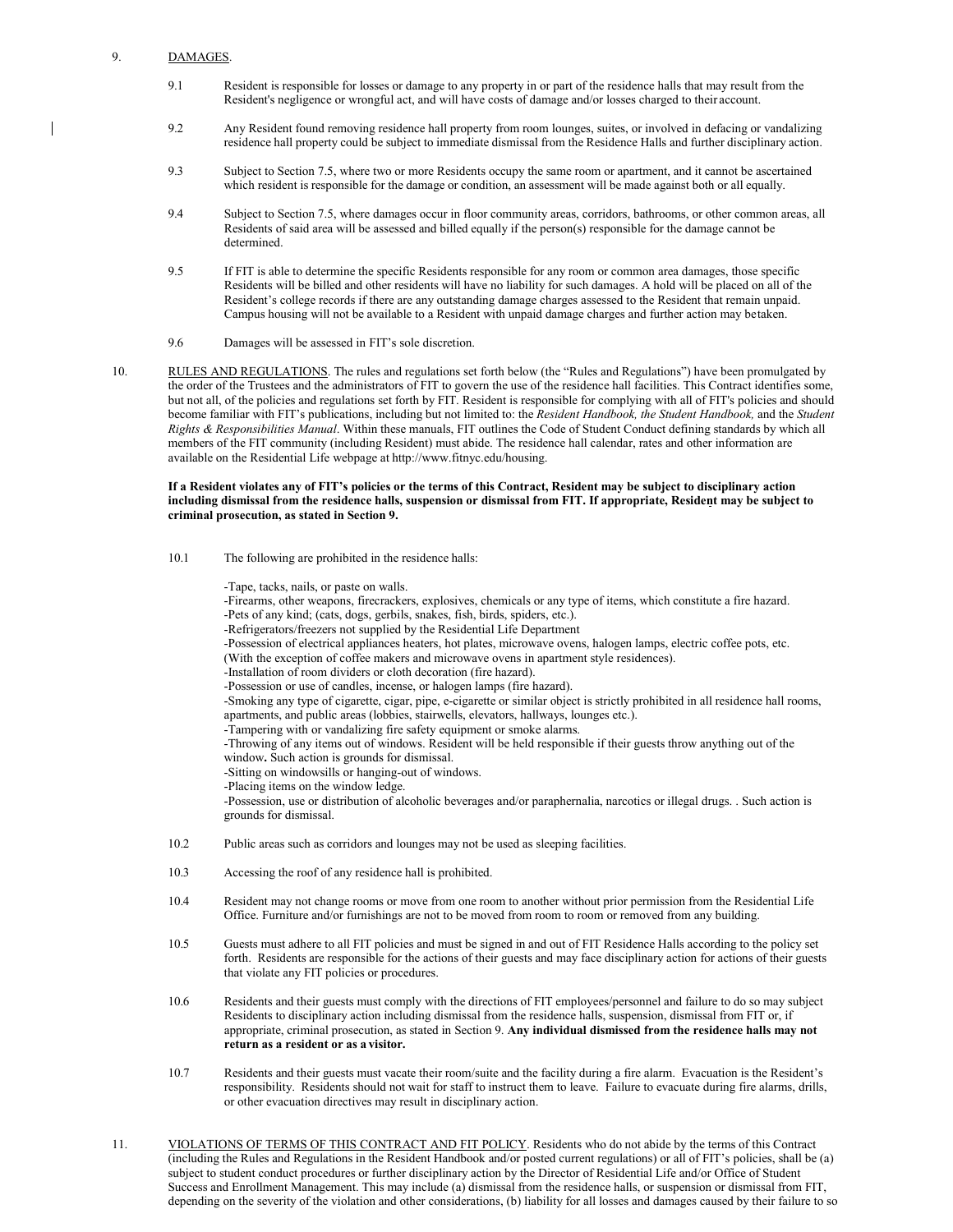abide, and (c) being subject to criminal prosecution if necessitated by the nature of theoffense.

### 12. ROOM ASSIGNMENT POLICY.

- 12.1 Room assignments will be made in a manner that is fair and equitable to all eligible residents.
- 12.2 Final assignment decisions will be made by FIT with due regard for the welfare of the occupants. FIT reserves the right to move or change any furniture or furnishings and to reassign any occupant to any other housing at any time FIT finds it necessary or desirable to do so.
- 12.3 FIT reserves the right to increase occupancy of a room at a reduction in the room rate for all residents concerned. Increased occupancy rooms include an additional bunk bed, chest of drawers, a desk and chair. Residents assigned to these rooms select beds on a first-come, first-served basis. Just as FIT reserves the right to increase Resident's room occupancy in order to accommodate more Residents, it similarly reserves the right to change the occupancy of an increased room to normal occupancy at any time.
- 12.4 If, after Move-in week, Resident remains in a room with no assigned roommate, Resident may request to remain in that room as a "buy out," meaning that Resident may remain in the room without a roommate upon payment of an additional charge. Residential Life Office must approve Resident "buy out." This applies only if the Residential Life Office has no roommate to assign. If a Resident is unwilling or unable to pay the additional charge, the Residential Life Office may reassign that Resident a double occupancy space
- 13. RESIDENTS UNDER 18 YEARS OF AGE. If Resident is under 18 years of age, the parent or guardian must sign additional documentation provided by FIT with reference to minors residing in college facilities.
- 14. OCCUPANCY. This contract provides for Resident's exclusive occupancy of assigned on-campus housing. Resident shall only use the room for dormitory purposes and non-Residents may not use rooms for any reason without prior written consent of the Director of Residential Life. Unauthorized persons shall be banned from the residence halls. If a resident is responsible for such unauthorized person's use the resident will be subject to dismissal.
- 15. INSPECTION AND ENTRY. FIT unconditionally reserves the right to inspect rooms and all parts of the residential buildings for regular inspection, repairs, redecoration, or remodeling and to affect other steps necessary and advisable for the operation of and the safety and security of its Residence Program. The Residential Life Office shall retain a passkey to all rooms and suites. Resident shall not alter any lock or install a new lock on any doors. FIT staff will coordinate with students, to the extent possible, to find a mutually convenient time for staff entry into student living space. However, FIT staff may enter any room or suite at any time if it is reasonably believed there exists a threat to the health, safety or security of any student, or that a violation of the terms of this Contract exist.
- 16. VISITATION PROCEDURES AND RULES. Resident can find a copy of the current regulations regarding FIT's Visitation Policy on the Residential Life website and in the Resident Handbook. Resident is expected to know and abide by current regulations. Resident will be subject to disciplinary action if Resident violates FIT's Visitation Policy. Guests are subject to the same regulations as Residents.

THERE WILL BE NO OVERNIGHT VISITATION DURING FALL OR SPRING OPENING WEEKS, FINAL EXAM PERIODS OR CLOSING PERIODS.

FIT reserves the right to limit overnight visitation when applicable. Resident must check with the Residential Life Office before making arrangements with guests to ensure that overnight visitation is permitted. Overnight visitation is not permitted for guests under the age of 16 years.

Resident must show their FIT identification (Valid FIT Resident I.D.) to gain access into the building, and to sign in guests. All guests must have proper I.D. to be signed into any residence hall. No exceptions are made to admit anyone without proper I.D. Acceptable I.D.'s include current school I.D., driver's license, current employment I.D. card, or birth certificate.

- 17. COMMUNAL BATHROOM FACILITIES. The use of communal shower, bath, and toilet facilities are restricted to members of the same gender (or gender identity). When a guest of another gender is using the communal bathroom facilities, Residents of Nagler Hall and Residents of the single gender floors in the Coed Hall, should remain OUTSIDE the bathroom until said guest leaves the bathroom. Intentional abuse or violation of these rules could result in dismissal from the residence halls. Only one person is allowed in a shower/bathtub at a time.
- 18. NOISE. Quiet Hours begin at 10:00 p.m. and end at 9:00 a.m. every day. No Resident shall make or allow any guest of theirs to make any disturbing noises in the building, nor act or permit any guest of theirs to act in a way that may interfere with the rights, comfort or convenience of other occupants. No Resident or guest shall play any musical instrument or operate a stereo, TV or radio so that is audible to other residents. Equipment could be confiscated at the discretion of the Residential Life Office, or the resident will be required to remove the equipment.
- 19. ORIENTATION. FIT Residence Hall Orientation is mandatory for Resident. Resident will NOT have overnight visitation privileges until all orientation requirements are completed.
- 20. KEYS/ACCESS CARDS. Room keys, mailbox access codes, and ID cards cannot be transferred, duplicated, or altered. Residents transferring, duplicating, or altering a key/card will be charged applicable replacement or repair costs and may be subject to disciplinary action
- 21. MAIL AND PACKAGE DELIVERY. FIT will accept mail and shipped items to Residents by approved carriers. FIT does not accept liability for damage or loss of any such article. Residents should not have cash or items of significant value sent to their campus address.
- 22. UTILITIES. FIT shall provide all utilities including but not limited to sanitary sewer, hot and cold water, and light, heat, gas, electricity, basic TV service, data network connection, and air conditioning (where applicable).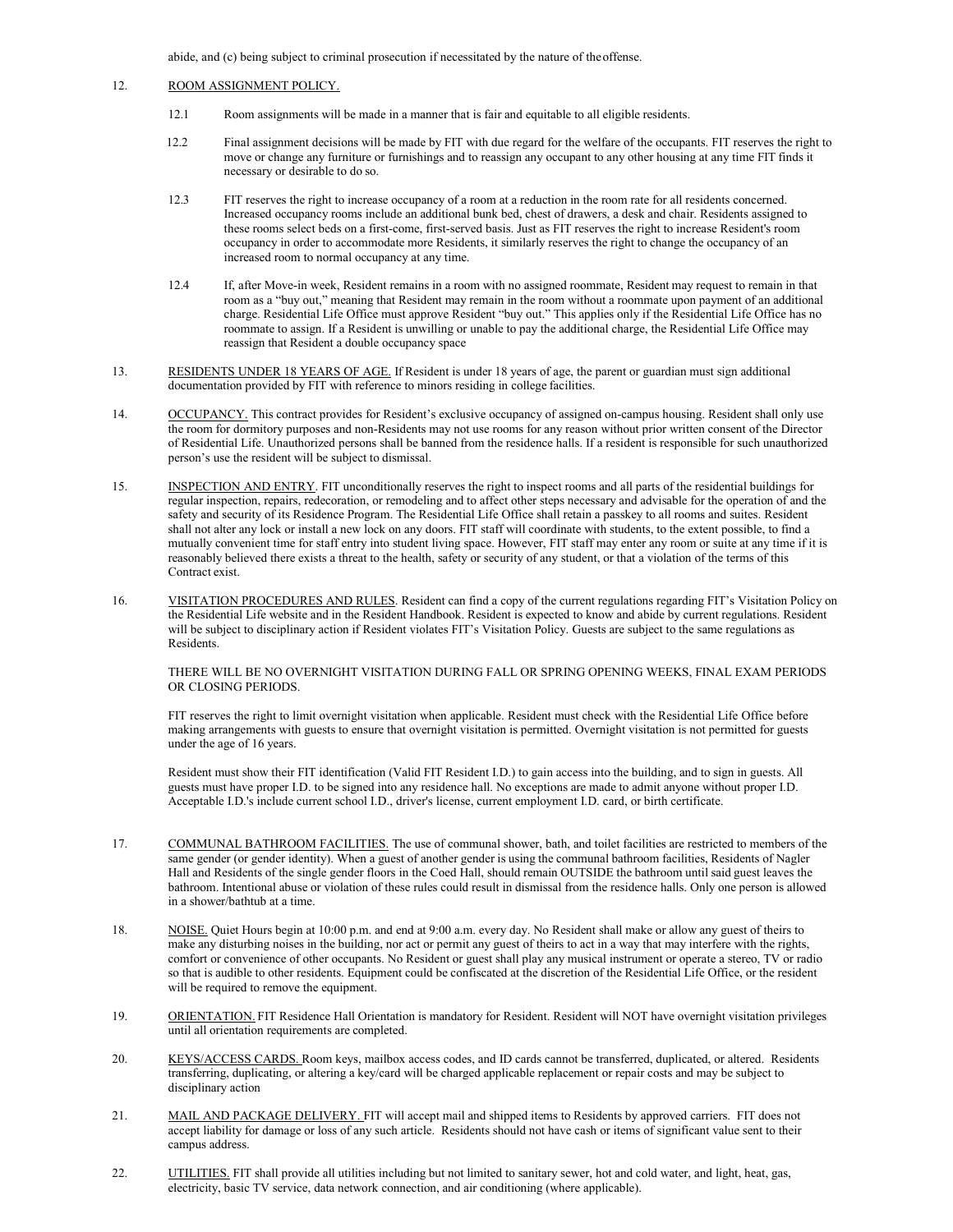- 23. INSURANCE. FIT does not assume any obligation or liability for loss or damage to Resident's personal property, which may occur in its buildings or on its grounds, prior to, during, or subsequent to the terms of the Contract, regardless of the cause. This includes but is not limited to damage, loss, fire, water damage, theft, or flooding. Residents are strongly encouraged to purchase added theft/damage insurance for their protection.
- 24. LAUNDRY. FIT will provide pay–per-load laundry facilities for personal items.
- 25. ASSIGNMENT & SUBLET. Resident shall not assign or sublet any part or all of residence. Subletting includes short-term or temporary rental arrangements including but not limited to, those offered through peer-to-peer accommodation services. Resident will be subject to disciplinary action if FIT's Assignment & Sublet policy is violated.
- 26. MEDICAL PERMISSION. Resident agrees that FIT and its authorized agents and employees, including the Residential Life staff and FIT Health Services, may provide or secure emergency medical care to/for Resident in the event of illness or injury. Emergency medical care may include hospitalization, anesthesia, surgery, and/or other treatment. Resident agrees that FIT is not liable for any costs or expenses associated with any emergency medical care provided and further acknowledges that in the event of a health or safety emergency, FIT may release information about Resident to other persons or entities who may need this information to protect the health or safety of Resident or others. Any such disclosures shall be made consistent with the Family Educational Rights and Privacy Act ("FERPA").
- 27. COMPLIANCE WITH ALL FIT'S POLICIES. FIT maintains policies, rules, and regulations, many of which are generally applicable. FIT's policies are available online through the College Policy Library[, http://www.fitnyc.edu/policies.](http://www.fitnyc.edu/policies) All Residents must comply with all applicable FIT policies, rules, and regulations at all times. Residents found in violation of any FIT policy will be subject to disciplinary action, including dismissal from the residence halls and/or suspension or dismissal from FIT.
- 28. HOLD HARMLESS. By signing this Contract, Resident agrees to release FIT, its agents, directors, trustees, and employees from any and all damages, liability, claims, expenses or loss (collectively, "Claims") resulting from or arising out of Resident's use of space within FIT housing, including those related to the potential exposure to like COVID-19, and to indemnify and hold harmless FIT, its agents, directors, trustees, and employees from any claims resulting from or arising out of Resident's breach of the terms and conditions of his Contract. Resident understands that, by residing on campus, Resident assumes the risks associated with communal living and, as in any shared living environment, those risks include potential exposure to contagious viruses, including COVID-19.
- 29. EMERGENCY TERMINATION. If FIT is unable to perform its obligations hereunder, or if such performance is hampered, interrupted or rendered impossible, hazardous or interfered with by reason of fire, casualty, lockout, act(s) of God, riots, strikes, labor difficulties, epidemics, pandemics, earthquakes, any act or order of any public authority, administrative or judicial regulations, order or decree related to local or national emergency, or any other cause or event beyond the College's control, then FIT shall be excused from performance of this Contract and will not have any liability in connection herewith.
- 30. BINDING CONTRACT. This Contract becomes effective upon Resident's timely submission of the Housing Application and FIT's acceptance of the Resident into housing. FIT has limited housing space, therefore it cannot guarantee housing to all applicants. It is therefore important that all applicants submit their application in a timely manner. If FIT cannot offer an applicant housing the applicant's \$500 deposit will be returned.
- 31. ADDENDA: The Fall 2021 Housing Contract Addendum is a part of and incorporated into this Contract. Residents are responsible for reading and reviewing the Fall 2021 Housing Contract Addendum which contains terms and conditions specific to Residents residing in student housing during the COVID-19 pandemic.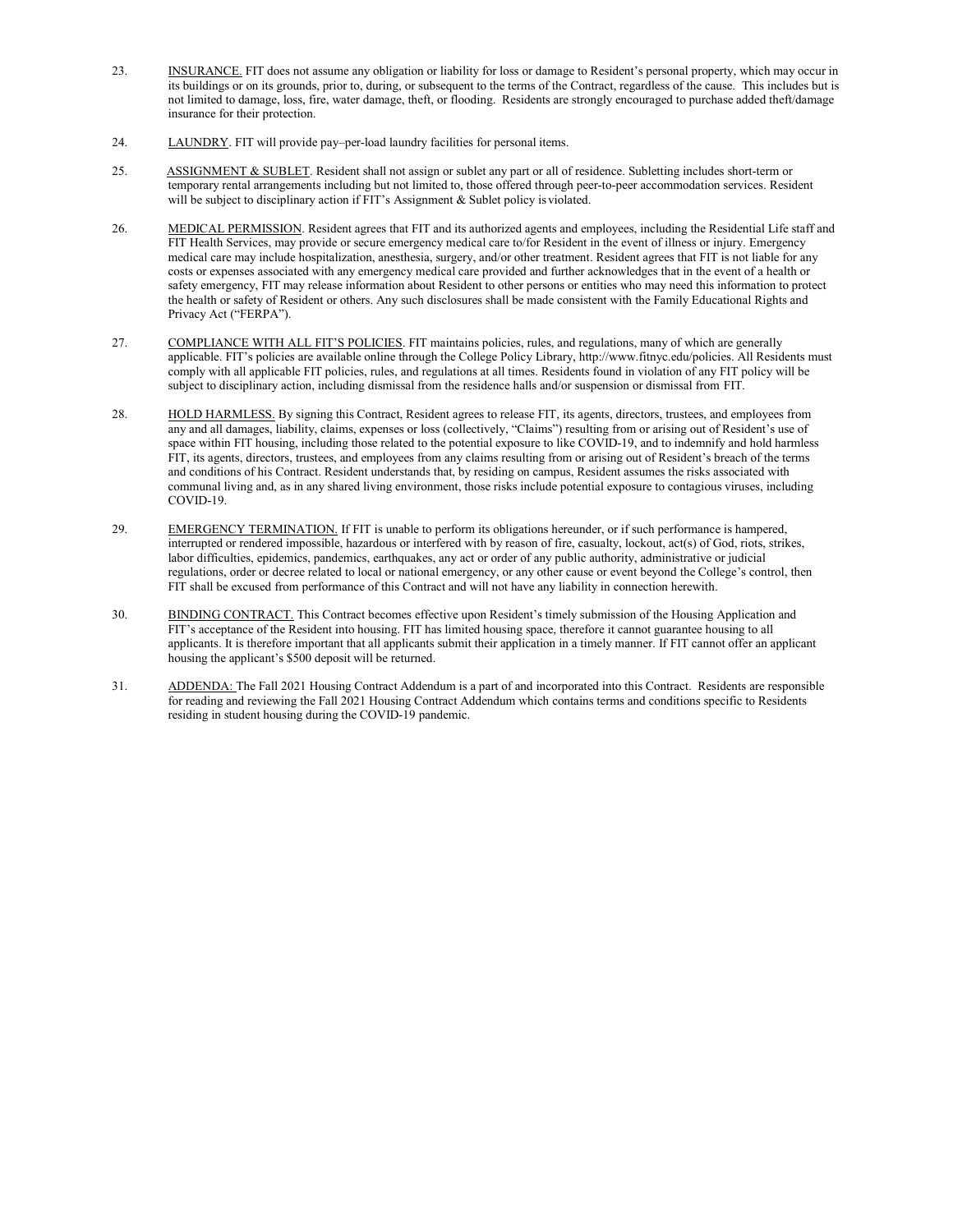# **FIT Residential Life Residence Contract Addendum**

Due to the ongoing circumstances associated with the COVID-19 pandemic and to support the operation of the residence halls, FIT has instituted the following additional expectations, policies and procedures pertaining to living on campus. Residents are required to comply with these as a condition of remaining in on-campus housing at FIT for the 2021-2022 academic year. FIT reserves the right to make changes to these policies as necessary throughout the year. As such, Residents are expected to check their FIT email account daily for communication from Residential Life and the College as it pertains to campus operations. Residents will be expected to respond to general communications from Residential Life within 48 hours if information or action is required.

In addition to th[e Residence Contract,](http://www.fitnyc.edu/residential-life/policies/index.php) the policies and expectations outlined in th[e Resident Handbook,](http://www.fitnyc.edu/residential-life/policies/index.php) and th[e FIT Code of Conduct,](http://www.fitnyc.edu/policies/enrollment-management/code-of-conduct.php) the following additional standards shall be in place:

## **I. Rates, Fees, and Refunds**

- a. Room and meal plan rates for the fall semester are posted on the FIT Residential Life website
- b. In the event that the College requires registered Residents to vacate housing due to COVID-19 related health and safety concerns prior to the end of the housing period, Residents will receive a partial credit of the room rate, to be applied to the Resident's billing statement for the spring semester, provided they fully vacate their residence hall room and remove all belongings. Residents who are graduating and not returning to FIT will be eligible for a partial refund.
- c. Residents who are approved to remain on campus despite the closure of residential housing because of an extenuating circumstance will be responsible for the room fees for the duration of their stay.
- d. Residents may be required to purchase an increased meal plan or declining balance plan if deemed necessary by the College above the requirements set forth in the Residence Contract.

## **II. Move In and Room Occupancy**

- a. Residents must comply with move-in schedules and procedures established to provide minimal contact with others and ensure social distancing.
- b. Residents may be required to complete COVID-19 testing prior to or at the time of arrival and must comply with these testing requirements.
- c. Upon arrival to campus, Residents may be required to self-quarantine prior to attending any in-person activities and must make adequate preparation to stay within their residence hall room for the entire duration of the quarantine period.
- Additionally, Residents are prohibited from having contact with other individuals during their quarantine. d. Residents must comply with room/building de-densification as follows:
	- i. Some rooms will have designations for reduced occupancy. Residents may not store or spread out their belongings or occupy or use any vacant spaces or furniture in their assigned room/suite that is not designated for their use.
	- ii. Additional de-densification efforts will be implemented as needed, including, but not limited to, relocation/reassignment to alternative housing should health conditions change. The College reserves the right, in an emergency or other exigent circumstances, to remove/relocate Resident belongings as necessary and assumes no liability for loss or damages to personal property.
	- iii. Room changes will not be possible except for emergency situations.

# **III. Health Monitoring and Testing**

- a. Residents may be required to observe all **daily** self-assessment and reporting of symptoms and diagnostic testing requirements, as required by FIT in coordination with the NYC Department of Health.
- b. If a Resident tests positively for COVID-19, regardless of whether or not they are symptomatic, they must **immediately** notify FIT Health Services and Residential Life.
- c. Residents must participate in routine testing and contact tracing as designated by FIT.
- d. Residents must adhere to related quarantine procedures, including quarantining for up to 14 days in a designated on campus location when directed to by College officials.
- e. Residents must submit full immunization records to FIT Health Services prior to arriving on campus. Residents not in compliance will not be permitted to move in.
- f. Failure to abide by these critical safety measures may result in loss of campus housing and may subject Residents to other disciplinary action in accordance with FIT policy.

# **IV. Face Coverings and Personal Hygiene**

- a. Face coverings will be required at all times throughout the residence hall and on campus when not in a Resident's own room. Residents must wear a face covering or mask when Residents leave their room, suite, or apartment. This includes walking to the restroom.
- b. Face coverings must cover the mouth and nose.
- c. Residents must abide by frequent hand washing and maintain hygienic personal spaces.
	- i. Wash hands regularly for a minimum of 20 seconds.
	- ii. Residents will be responsible for the regular cleaning and sanitizing of their residential suite/apartment, including disinfecting surfaces that are regularly touched (desks, electronic devices, countertops, doorknobs) that Residents may have touched.
	- iii. Utilize hand sanitizing stations (or carry personal hand sanitizer) frequently when away from the dorm room and travelling about the campus.

#### **V. Social Distancing**

- a. Social distancing is a practice established to help mitigate the spread of COVID19 [\(https://www.cdc.gov/coronavirus/2019](https://www.cdc.gov/coronavirus/2019-nCoV/index.html) [nCoV/index.html\)](https://www.cdc.gov/coronavirus/2019-nCoV/index.html).
- b. In accordance with CDC Guidelines, Maintaining 6 feet of distance from others must be maintained both within the residence hall and any location on campus whenever possible.
- c. If there is a College directive to remain in the residence hall room/suite for an extended period of time, Residents must comply.
- d. On elevators, Residents must abide by reduced occupancy, as posted.
- e. Lobbies are not to be used as gathering spaces and social distancing must be maintained when scanning in or waiting for an elevator.
- f. In stairwells, Residents must abide by marked up or down use signage, except in case of emergency when all stairwells